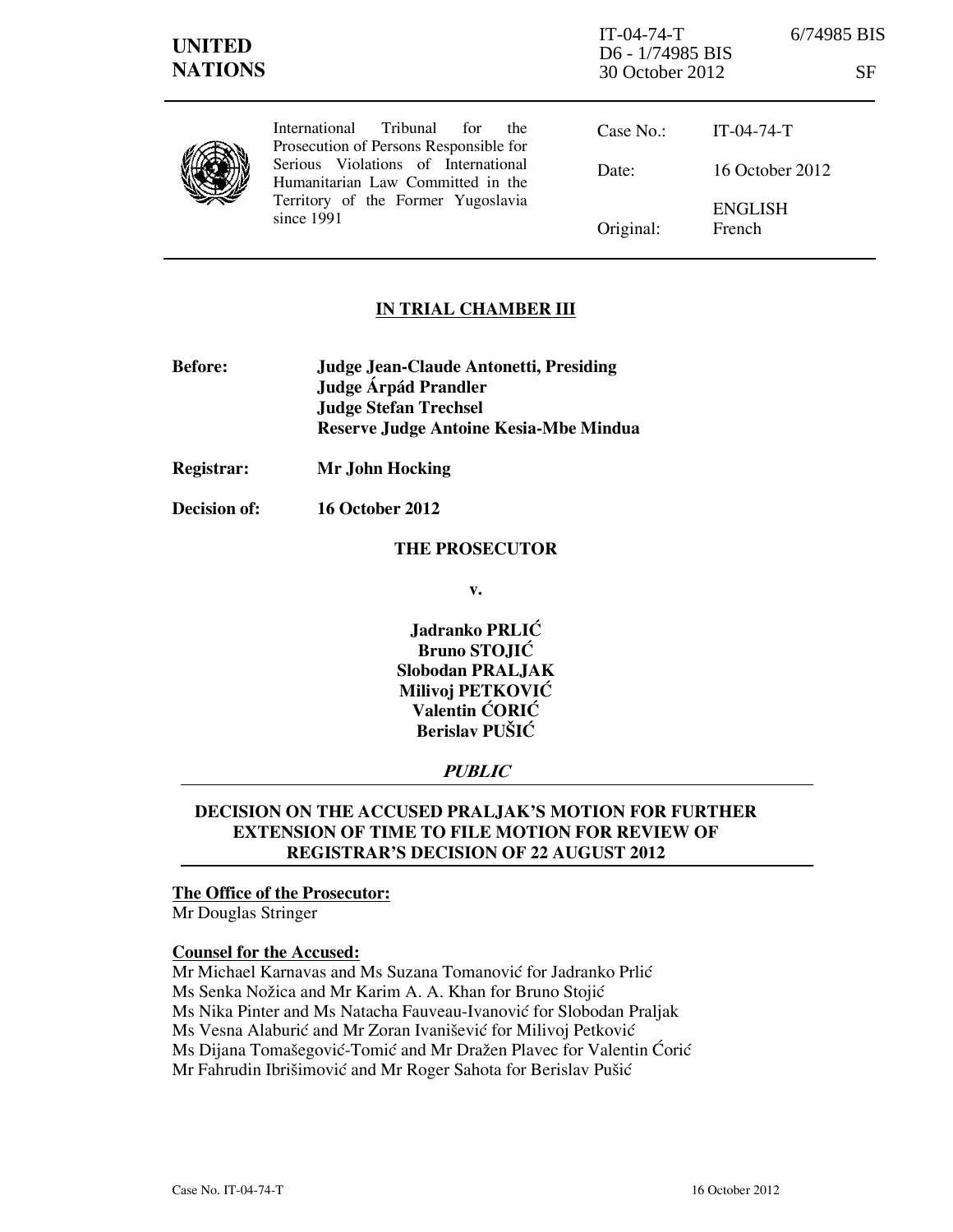**TRIAL CHAMBER III** ("Chamber") of the International Tribunal for the Prosecution of Persons Responsible for Serious Violations of International Humanitarian Law Committed in the Territory of the Former Yugoslavia since 1991 ("Tribunal"),

**SEIZED** of "Slobodan Praljak's Motion for Further Extension of Time to File a Motion for Review of the Registrar's Decision", filed as a confidential and *ex parte* document by Counsel for the Accused Slobodan Praljak ("Accused Praljak" and "Praljak Defence") on 2 October 2012 ("Motion"),

**NOTING** the Decision of 22 August 2012 rendered as a public document by the Registrar of the Tribunal ("Registrar"), to which one confidential and *ex parte* annex and one public annex are attached ("Decision of 22 August 2012"), in which the Registrar decided notably that: the Accused Praljak has sufficient funds to remunerate his counsel and that he is ineligible for the assignment of Tribunal-paid counsel;<sup>1</sup> that the Accused Praljak must bear the entirety of the costs of his defence, including all funds previously expended by the Tribunal, namely 3,293,347.49 euros;<sup>2</sup> that this sum must be reimbursed by the Accused Praljak to the Tribunal within 90 days of the date upon which he is notified of the Registrar's Decision of 22 August  $2012<sup>3</sup>$  and that it is appropriate to stay this decision until the 15-day deadline to appeal expires or, should the Accused Praljak decide to appeal, until the Chamber has determined such an appeal or delivered the judgement in the Prlić et al. case, whichever comes first,  $4\overline{ }$ 

**NOTING** the "Decision on Accused Praljak's Motion for Extension of Time to File Motion for Review of Registrar's Decision of 22 August 2012", rendered by the Chamber as a public document on 30 August 2012 ("Decision of 30 August 2012"), stating that the deadline to file a motion for review of the Decision of 22 August 2012 shall commence on the date the BCS translation of the said decision is transmitted to the Accused Praljak and ordering that the Accused Praljak shall have 75 days available from that date to file a motion for review,<sup>5</sup>

 $\overline{a}$ 

<sup>1</sup> Decision of 22 August 2012, p. 6.

 $2^2$  Decision of 22 August 2012, p. 6.

<sup>&</sup>lt;sup>3</sup> Decision of 22 August 2012, p. 7.

 $4$  Decision of 22 August 2012, p. 7.

 $<sup>5</sup>$  Decision of 30 August 2012, p. 4.</sup>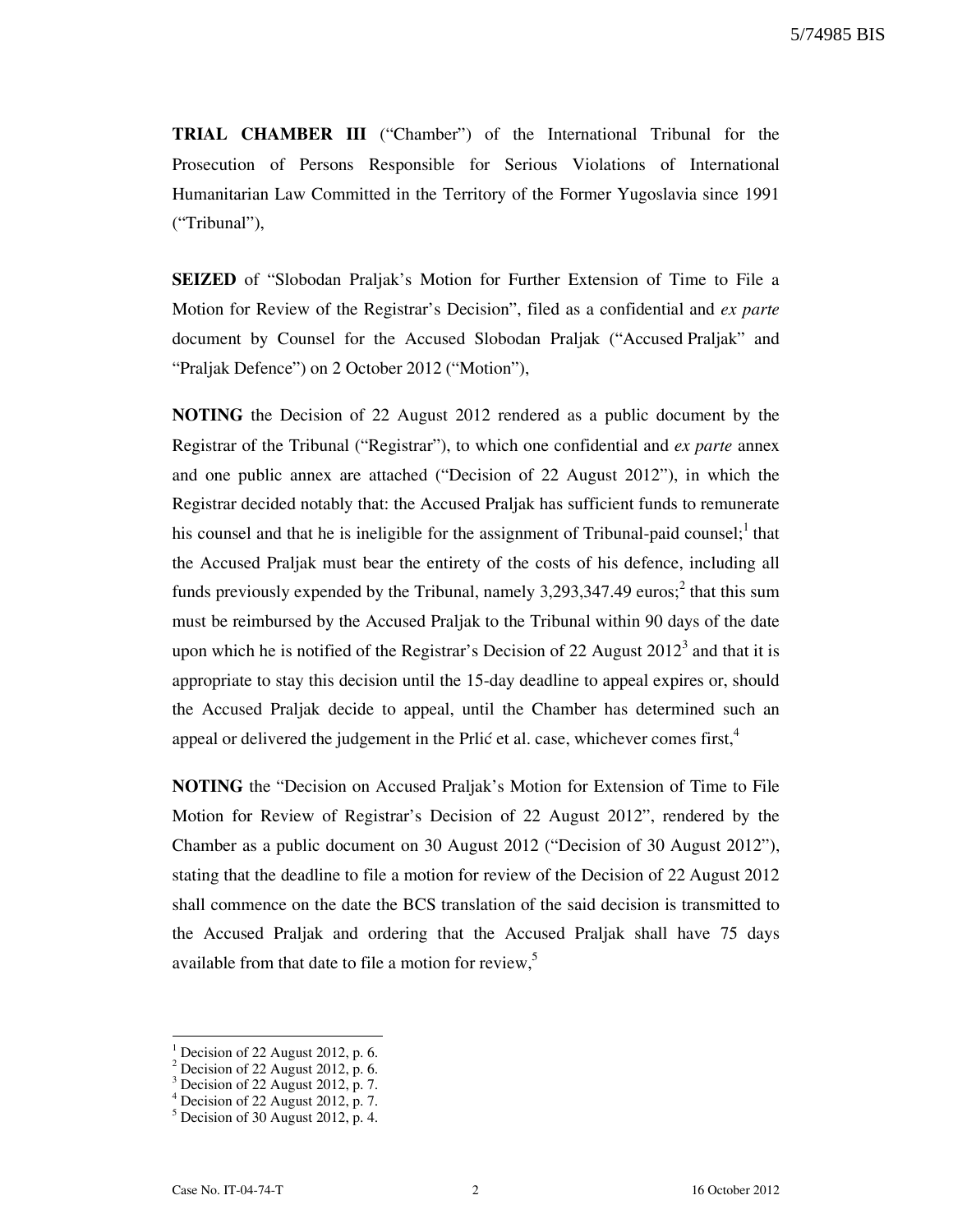**NOTING** the "Registrar's Submission Pursuant to Rule 33 (B) of the Rules Regarding the Defence 'Motion for Further Extension of Time to File a Motion for Review of the Registrar's Decision'", dated 10 October 2012 and filed as a confidential and *ex parte* document by the Registrar on 11 October 2012 ("Response"), indicating that the Registrar did not wish, as a matter of principle, to take a position on whether the motion of the Praljak Defence to further extend the deadline to appeal the decision of 22 August 2012 should be granted, $<sup>6</sup>$ </sup>

**CONSIDERING** that in its new Motion, the Praljak Defence asks the Chamber for an additional extension of 45 days to appeal, thereby granting the Accused Praljak a deadline of 120 days in total,<sup>7</sup> so that he may procure several documents to prepare his appeal adequately,

**CONSIDERING** that the Praljak Defence argues that after the Accused received the translation of the Decision of 22 August 2012 on 24 September 2012, $^8$  it became clear to him that further inquiry was needed, $9$ 

**CONSIDERING** that the Praljak Defence seeks in particular to obtain documents from several administrative organs situated in Croatia and Bosnia and Herzegovina and from several tax administration offices situated in several countries;<sup>10</sup> that it deems, furthermore, that it is necessary to re-evaluate the Accused's properties in Čapljina and Pisak that were evaluated more than eight years ago<sup>11</sup> and that, furthermore, the Accused's Lead Counsel, who was previously working on the question of the Accused's financial means, will not be able to participate in the preparation of the appeal, $^{12}$ 

**CONSIDERING**, finally, that the Praljak Defence recalls, on the one hand, the complexity and duration of the investigation that served as a ground for the Decision

 $\overline{a}$ 

<sup>6</sup> Response, para. 3.

<sup>&</sup>lt;sup>7</sup> Motion, paras 15 and 16.

<sup>8</sup> Motion, para. 6.

<sup>&</sup>lt;sup>9</sup> Motion, para. 8.

<sup>&</sup>lt;sup>10</sup> Motion, para. 8.

<sup>&</sup>lt;sup>11</sup> Motion, para. 11.

<sup>&</sup>lt;sup>12</sup> Motion, para. 12.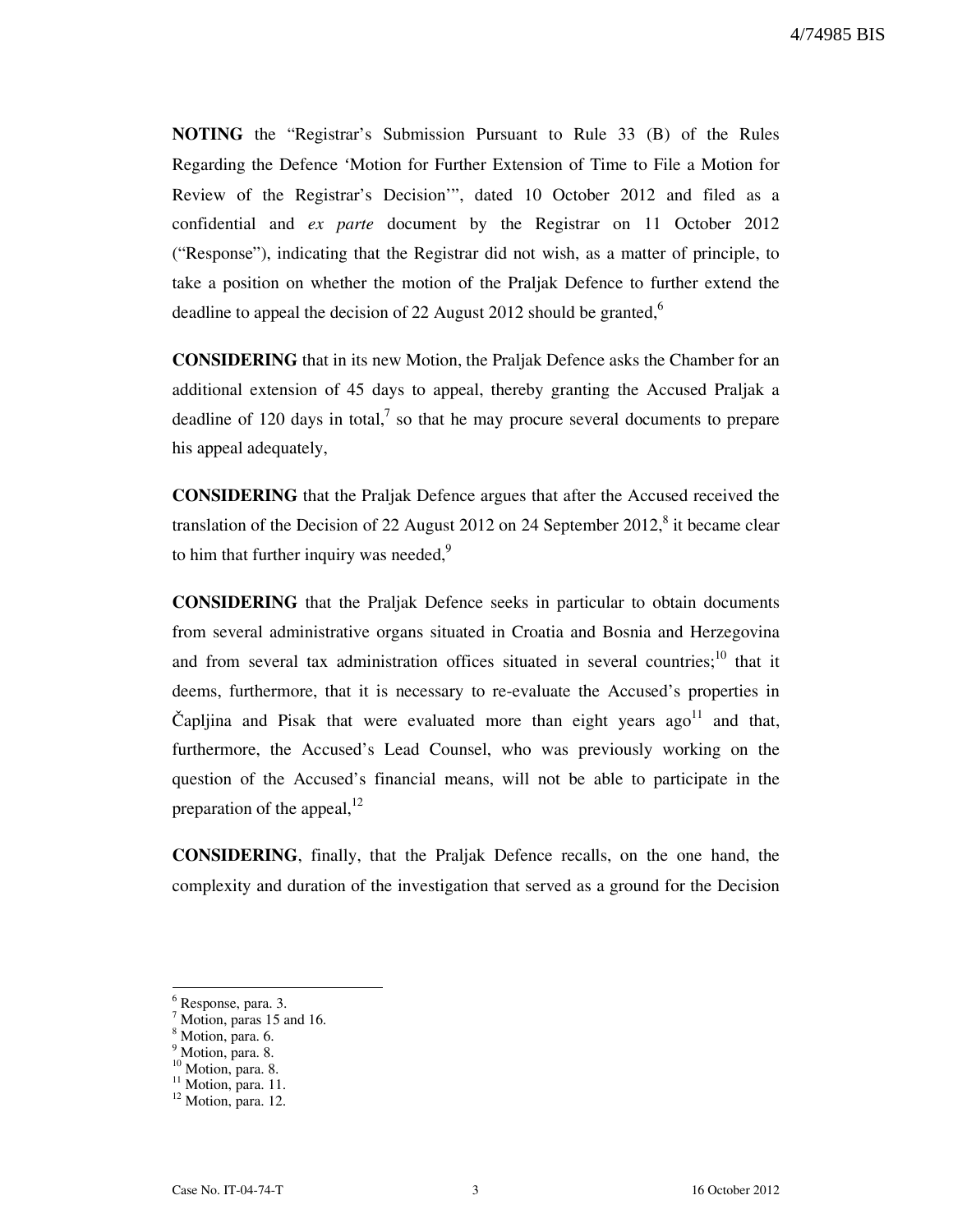of 22 August  $2012^{13}$  and, on the other, the serious impact that the Decision of 22 August 2012 could have on the Accused's right to a Defence,  $14$ 

**CONSIDERING** that in its Decision of 30 August 2012, the Chamber recognised both the complexity of the investigation that served as a ground for the Decision of 22 August 2012 and the serious impact that the Decision of 22 August 2012 could have on the Accused Praljak's right to a Defence,<sup>15</sup>

**CONSIDERING** that the Chamber deems, furthermore, that the Motion for an additional 45 days and a total of 120 days to appeal the Decision of 22 August 2012 is not excessive bearing in mind the circumstances set out in the Motion,

**CONSIDERING**, in light of these facts, that the Chamber decides to grant the Motion and agrees to give the Praljak Defence an additional 45 days to file a motion for review of the Decision of 22 August 2012, that is to say a total of 120 days starting from 24 September 2012, the date of receipt by the Accused Praljak of the BCS translation of the said decision,

# **FOR THE FOREGOING REASONS**,

**PURSUANT TO** Articles 20 and 21 of the Statue of the Tribunal, Rule 45 of the Rules of Procedure and Evidence and Article 13 (B) of the Directive on Assignment of Defence Counsel,

#### **GRANTS** the Motion,

**ORDERS** that the Accused Praljak have until 22 January 2013 to file a motion for review of the Registrar's Decision of 22 August 2012.

**Presiding Judge Jean-Claude Antonetti attaches a separate concurring opinion to the present decision.** 

 $\overline{a}$ 

<sup>&</sup>lt;sup>13</sup> Motion, para. 13.

<sup>&</sup>lt;sup>14</sup> Motion, para. 15.

 $15$  Decision of 30 August 2012, p. 3.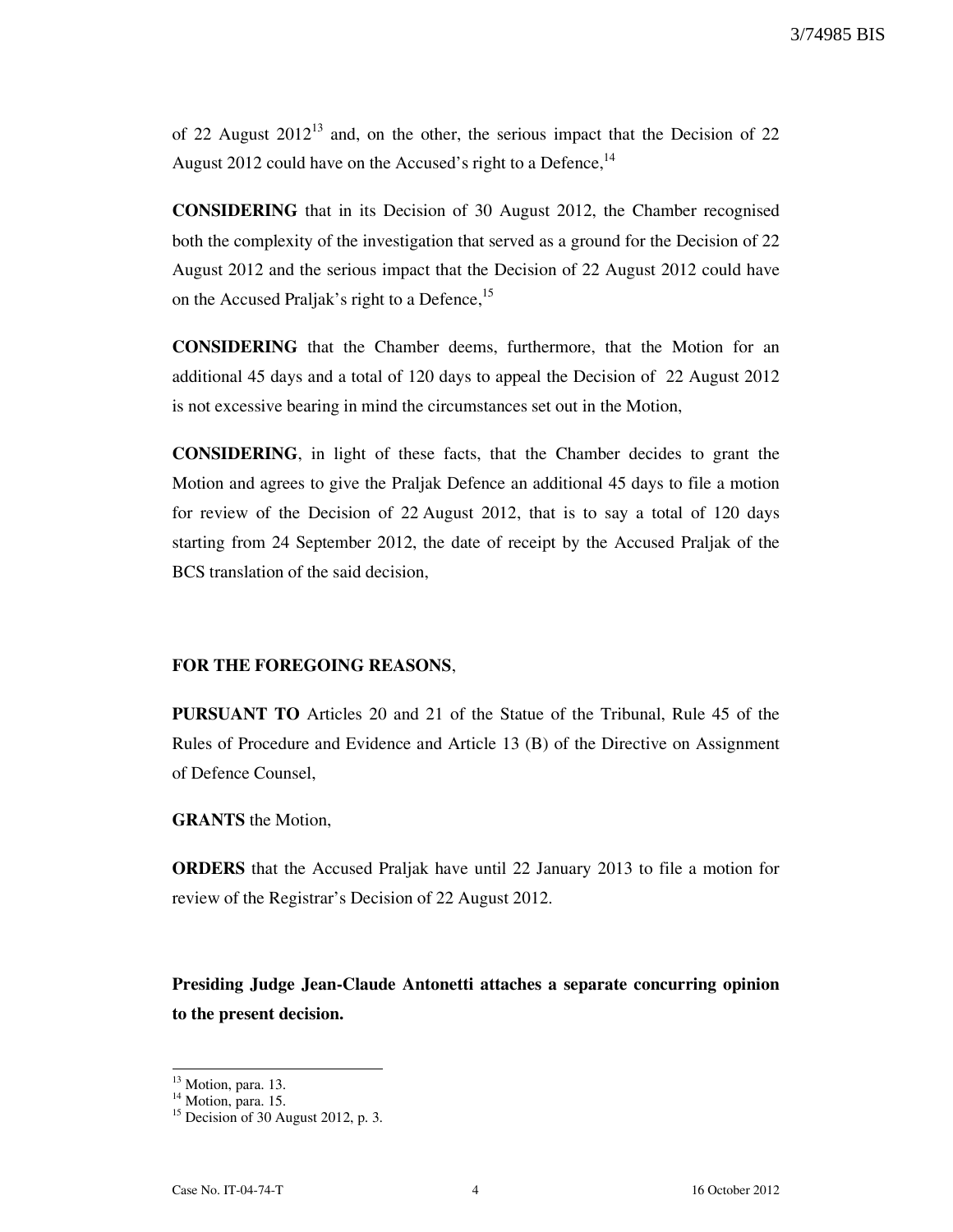Done in English and French, the French version being authoritative.

*/signed/* 

Jean-Claude Antonetti Presiding Judge

Done this sixteenth day of October 2012 The Hague The Netherlands

**₣Seal of the Tribunalğ**